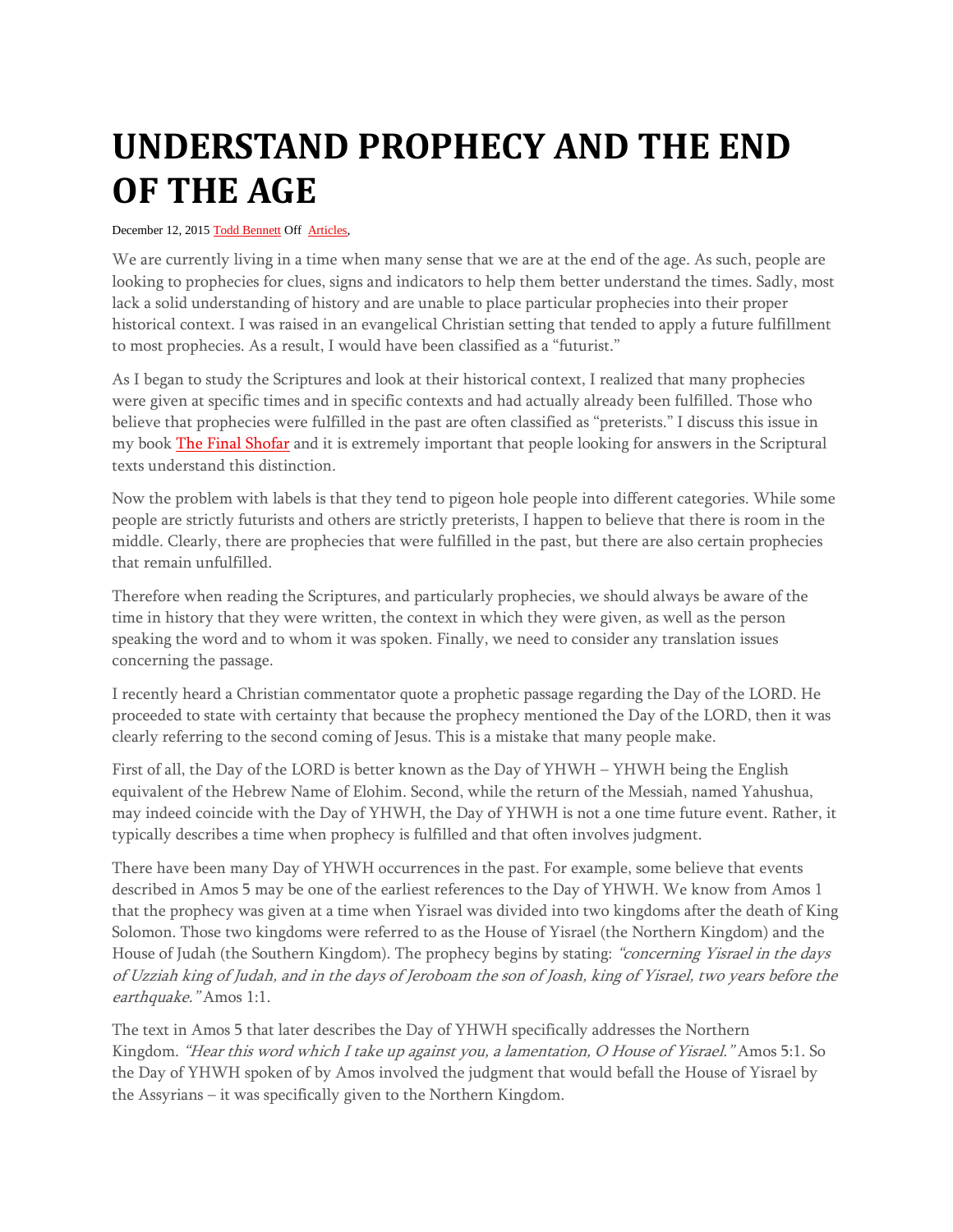Other prophets would prophesy concerning the destruction that would befall the House of Judah, the Southern Kingdom. That judgment and the destruction of Jerusalem by the Babylonians was also considered to be a Day of YHWH event (see Lamentations 2:21). The subsequent fall of Babylon by the Persians was described as the Day of YHWH by Isaiah in what certainly sounds like the end of the world (see Isaiah 13).

From all of these examples we see that it is important to understand the historical context of the prophecies and recognize that they were accomplished in the past. While we can learn about a future Day of YHWH from these passages, they clearly had a previous fulfillment.

Another good example of contextual and translation analysis can be found in the book of Zephaniah, which has no less than five specific references to the Day of YHWH. Let us read the first three verses of Zephaniah, in the New International Version (NIV), which set the stage for the rest of the text.

"1 The word of the LORD that came to Zephaniah son of Cushi, the son of Gedaliah, the son of Amariah, the son of Hezekiah, during the reign of Josiah son of Amon king of Judah: 2 'I will sweep away everything from the face of the earth,' declares the LORD. 3 'I will sweep away both man and beast; I will sweep away the birds in the sky and the fish in the sea – and the idols that cause the wicked to stumble. When I destroy all mankind on the face of the earth,' declares the LORD." Zephaniah 1:1-3.

Now according to this text, it initially appears that we are reading about a final judgment when all living things are destroyed from the entire earth. If we look at the context of the prophecy we know that it was given during the reign of King Josiah – King of Judah. From this portion of the text we know that his father was Amon and from the Book of Kings we learn "Josiah was eight years old when he became king, and he reigned in Jerusalem thirty-one years. His mother's name was Jedidah daughter of Adaiah; she was from Bozkath." 2 Kings 22:1. As a result, we can discern that he reigned from around 640 BCE to 609/608 BCE (see 2 Chronicles 34; 2 Chronicles 35:1-25).

Therefore, when this prophecy was given, the House of Yisrael had already seen their Day of YHWH event that had been prophesied by Amos. That judgment culminated around 722 BCE when Samaria, the capital of the House of Yisrael, fell to the Assyrians. So the context of the Zephaniah prophecy was after the fall of the Northern Kingdom, and it was given prior to the fall of the Southern Kingdom, the House of Judah, when Jerusalem was subsequently destroyed by the Babylonians.

Despite that context, the text still seems to be talking about a judgment upon the entire world, until we examine the translation. If we look at the word translated as "world" in the Hebrew we see that it is "adamah" which can mean "ground or land." Later, the Hebrew word "eretz" is used which also refers to "land." The prophecy is clearly talking about the "land" of Judah and the surrounding region. When you read further this becomes evident. It is a very specific prophecy to the royal family of Judah, the people of Jerusalem, the Kingdom of Judah and neighboring peoples. So Zephaniah is not talking about a future event, or the end of the world, but rather the Day of the YHWH, which was a past judgment rendered upon the Land of Judah.

The point of all this is that we must carefully examine the texts when we look to the future. Many people have misplaced expectations concerning the return of the Messiah because they have inherited poor eschatological teachings. They are expecting certain events to occur that have already happened long ago. As such, many may be found unprepared and caught off guard when the Day of YHWH actually arrives "as a thief in the night."